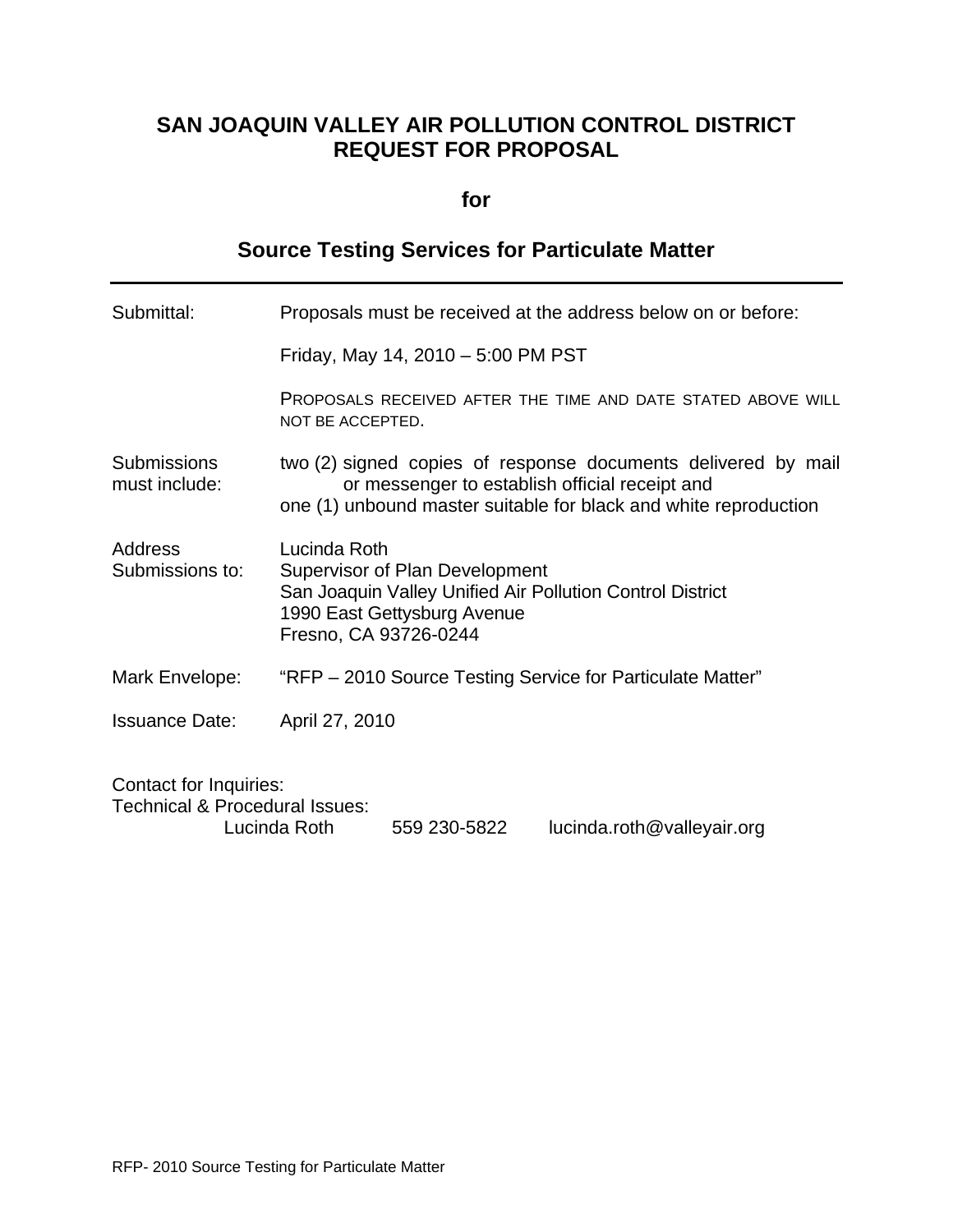## **Table of Contents**

| 8.2. Evaluation Criteria for Qualification for Respondents  12 |  |
|----------------------------------------------------------------|--|
|                                                                |  |
|                                                                |  |
|                                                                |  |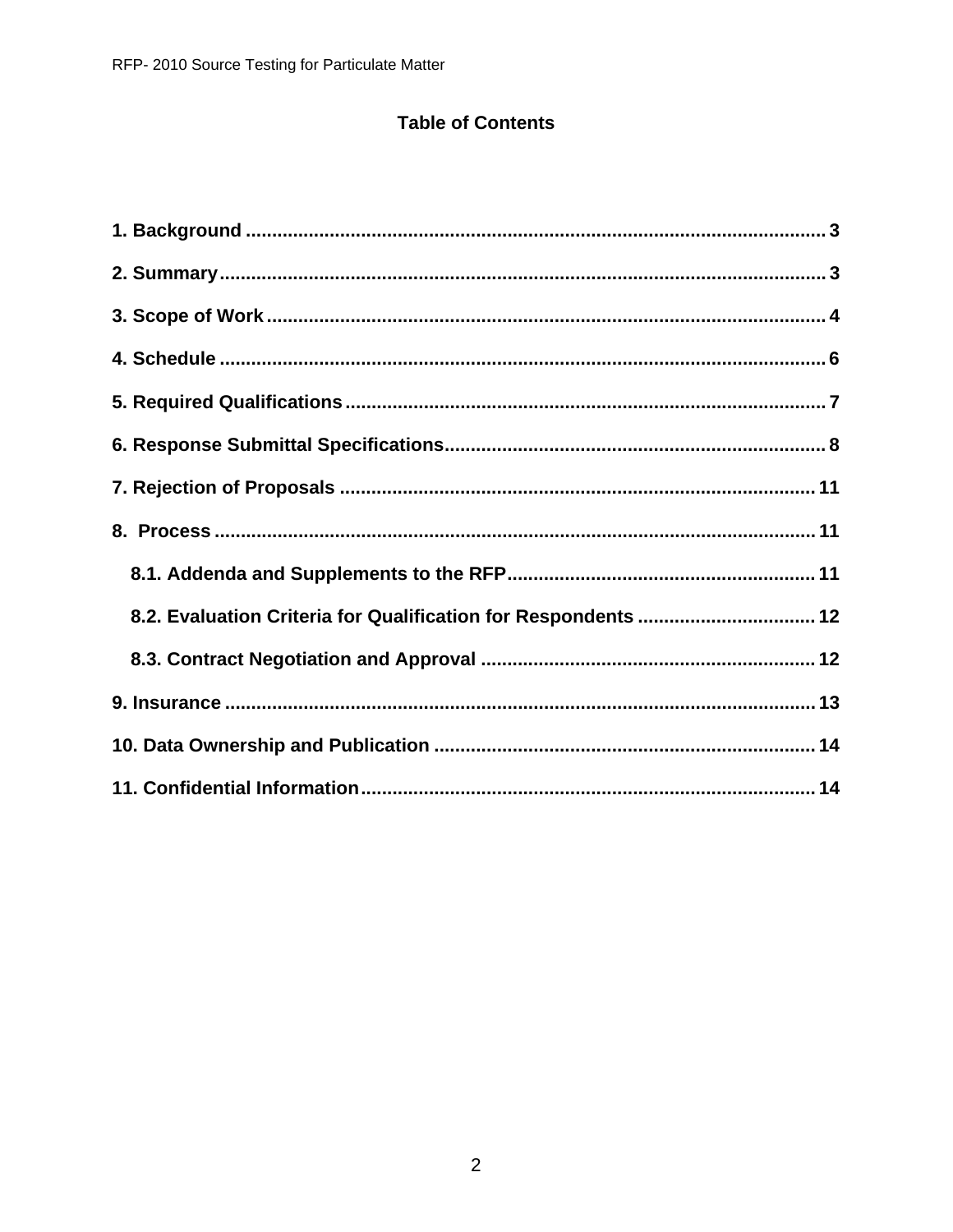### **1. Background**

The implementation rule for the National Ambient Air Quality Standard (NAAQS) for fine particulate matter, defined as particles with an aerometric diameter less than or equal to a nominal 2.5 micrometers (PM2.5), requires reporting of directly emitted PM2.5 and particulate formed from gases which become particulate as the exhaust cools (PM2.5 condensables) based on measured values. The source tests to be conducted for this project will measure PM2.5 and PM2.5 condensable emissions from specific source types to fill information gaps to assist the San Joaquin Valley Air Pollution Control District (District) in complying with the implementation rule and in preparation for development of a PM2.5 attainment demonstration.

The California Air Resources Board (ARB) and the District maintain an emission inventory of sources of particulate emissions in size fractions that include total suspended solids (TSP), particulate matter with an aerometric diameter less than or equal to a nominal 10 micrometers (PM10), PM2.5, and PM2.5 condensables. It is desirable for this project to determine the relative fraction of emissions for each size range for each source type measured to enable the District to update the emission inventory for all size ranges.

### **2. Summary**

The San Joaquin Valley Unified Air Pollution Control District (District) is issuing a Request for Proposal (RFP) to select a contractor to conduct PM10, PM2.5, PM2.5 condensables, and TSP source testing from boilers, furnaces, internal combustion engines, steam generators, and turbines at District selected locations in Kern, Kings, Fresno, Madera, Merced, San Joaquin, Stanislaus, and Tulare counties to be named at a later date. The data from these source tests may be utilized by the District to update ARB and the United States Environmental Protection Agency (EPA) inventories. Therefore the tests must be completed via an EPA approved method without modification unless permission to deviate from the EPA approved method is provided to the contractor in writing by the District in advance. Some examples of circumstances under which the District may consider approving deviations are:

- Testing is being conducted for PM10, PM2.5 and TSP and optimization for PM2.5 would likely provide more accurate PM2.5 or PM2.5 condensables values.
- The source is subject to testing requirements under permit conditions and the deviation would enable the source test to meet permit requirements.
- Methods modification would be beneficial to produce more accurate data.
- Significant cost savings can be realized through such modification and the data quality and accuracy will not be significantly impacted by such modification.

The contractor may conduct all source testing themselves, may subcontract with one or more source testing firms to conduct source testing, or may do a combination of both.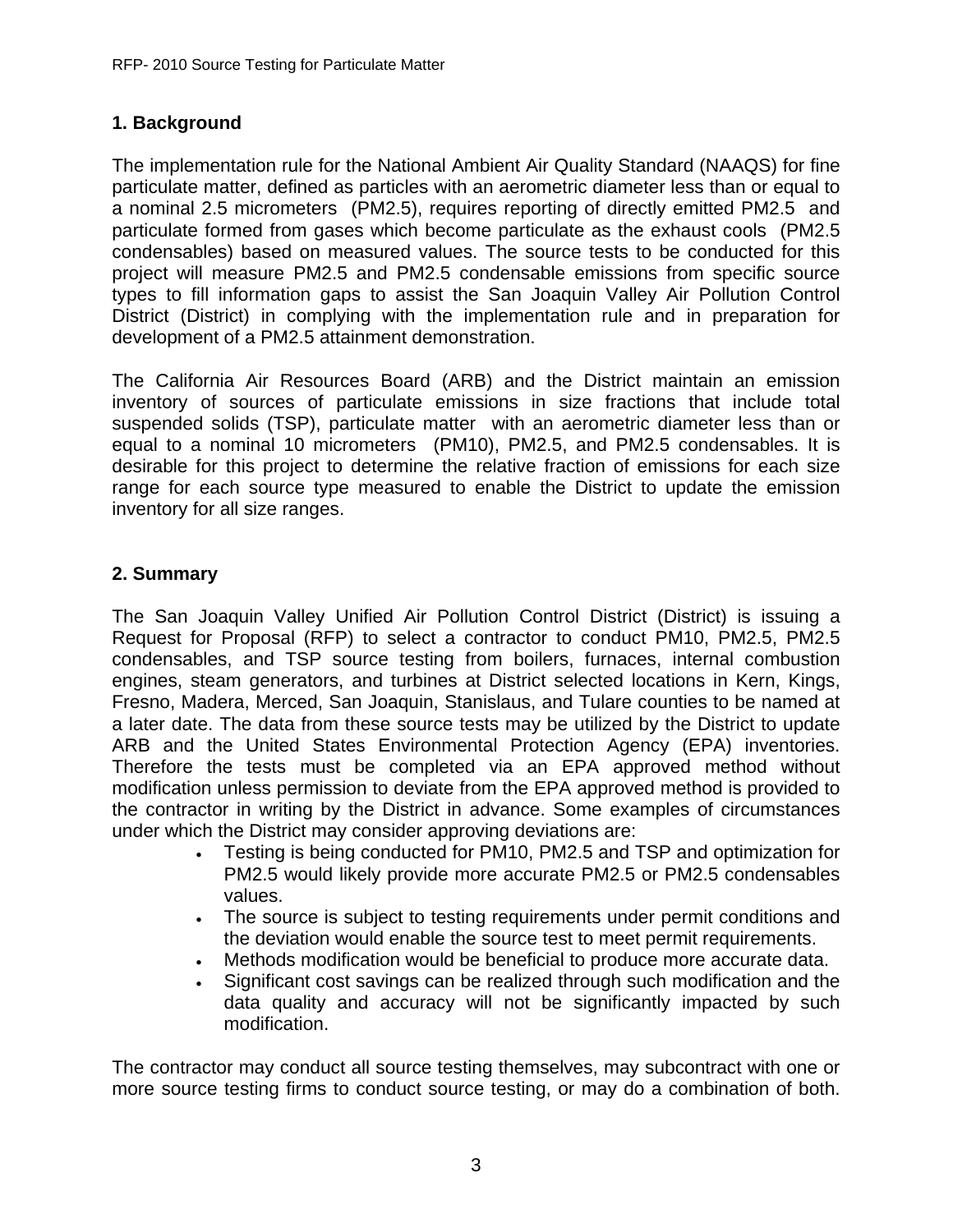For facilities which are required by permit to conduct a source test for PM10, the District would provide funding for conduct of additional tests that are necessary to establish TSP, PM2.5 emissions and condensables if these tests can be coordinated to occur along with the permit required source test. A cost savings will be realized if the source is required to pay for the PM10 testing per permit requirements; however, contractor should include full cost in its proposal as the number of facilities that may meet this requirement cannot be established at this time.

Upon completion of the source testing for each facility the contractor shall provide the District with a report providing all raw source test data and calculating the emission factor for the source tested.

The District is currently planning to test the following types of sources. The District reserves the right to change, substitute, or add source categories. Additionally depending upon the schedule of permit required source testing at a facility the District may not request testing for all analytes at all facilities.

#### **TABLE 1 – Proposed Source Categories**

For all services outlined in this RFP, the cost shall not exceed \$125,000. This project is subject to evaluation of competitive bidding based upon the proposed cost per facility, but considering the comparative quality evaluations as described in Section 8. The District requires all source testing to be completed and raw data and analysis delivered to the District by November 30, 2010.

#### **3. Scope of Work**

INITIAL CONFERENCE CALL: At the start of the contract period, the principal investigator and key personnel shall meet with the District staff via telephone or in person to discuss the overall plan, details of performing the tasks, the source test schedule,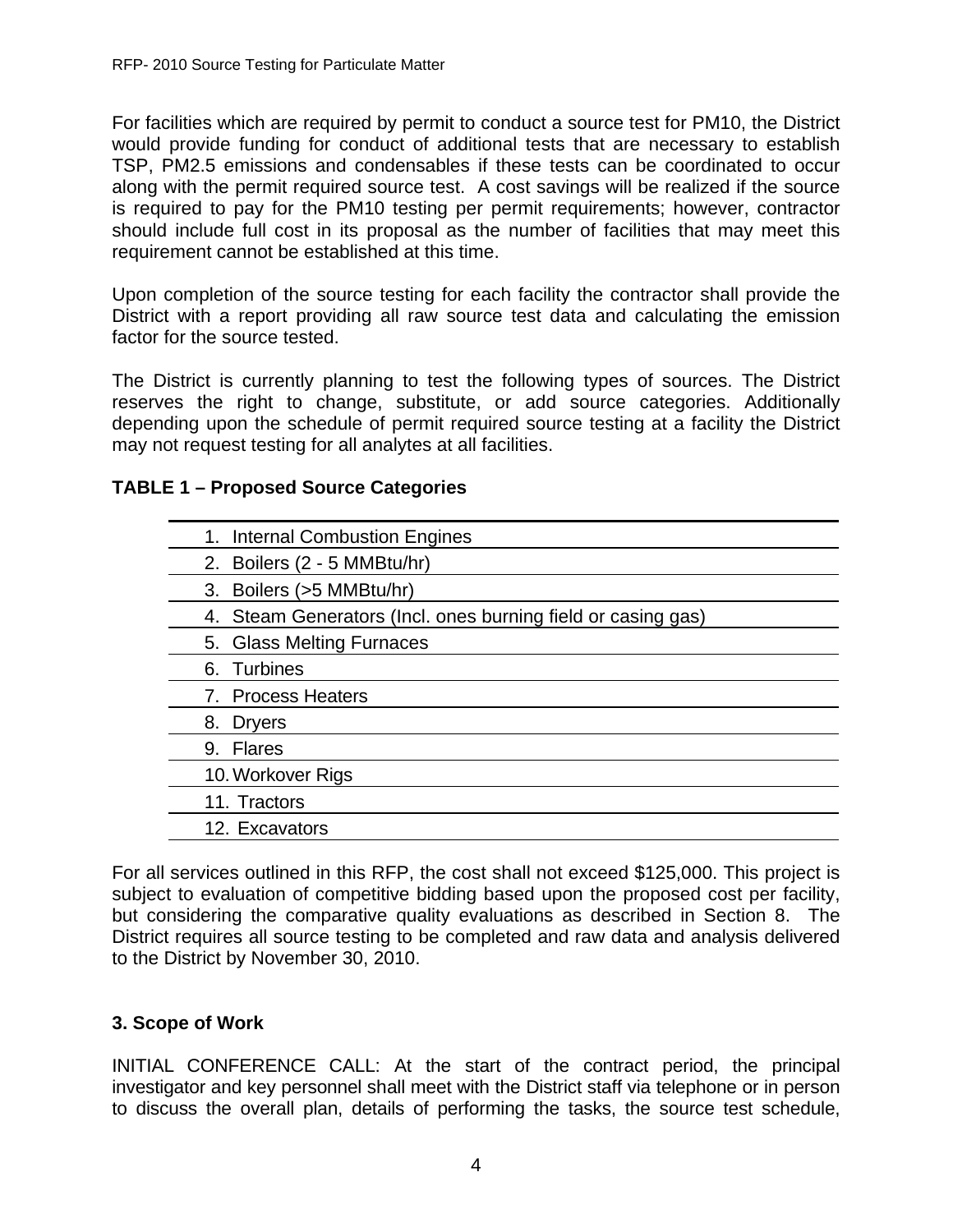source test locations, general source test protocol, items related to personnel or changes in personnel, and any issues that should be resolved before work can begin. Once this is complete the cost of the initial conference call may be billed to the District.

PERFORM SOURCE TESTING AT INVIDUAL SITES: Steps 3.1 through 3.4 shall be conducted for each of the source tests. Once steps 3.1 through 3.4 have been completed the all-inclusive cost for a specific source test location may be billed to the District.

- 3.1 KICKOFF MEETING: A kickoff meeting shall be held prior to a source test, or group of source tests if the geographic proximity or timing of tests require combined planning. The contractor shall attend the kickoff meeting in person or via telephone with the District to discuss the sources to test, timing of testing, methods to be used for the source tests, analytes to test, and any challenges or lessons learned from any previous source tests conducted for this project. The first purpose of the kickoff meeting is to discuss previous source tests conducted under this contract to determine if based on that information learned from those tests modifications should be made for the current or future source tests conducted under this contract. The second purpose of the kickoff meeting is to coordinate access to the testing site by District Compliance staff to view testing operations, approve any revisions to the testing methods or analytes specific to the sources to be tested, and agree upon the program of work. Once the program of work has been agreed to, the contractor must seek approval of the District prior to recommending or implementing any changes to the proposed testing parameters or use of any test methods not approved by EPA. If parameters are requested by the District that were not included in the contractor's proposal, additional costs must remain within the authorized budget by making other adjustments to the program of work (e. g. reducing the number of sources to test or reducing optional analytes).
- 3.2 SOURCE TESTING: Coordinate with the source and any other source tester conducting a source test at the source in the  $3<sup>rd</sup>$  or  $4<sup>th</sup>$  quarter of 2010 to schedule a test date. The District shall receive notification of the time and date of the source test no less than five (5) calendar days prior to the source test. During conduct of the source testing, additional costs incurred by the contractor based on new parameters, or site modifications necessary to complete source testing must remain within the authorized budget. Contractor should include a contingency provision in budget for additional expenses typically encountered in source testing for structural or procedural modifications to complete testing.
- 3.3 DRAFT REPORT: Provide a draft report for each source tested containing all raw data, an analysis of the data which includes emission calculations for PM10, PM2.5, PM2.5 condensables, and TSP; a description of the methods used to test for these parameters including any modifications made from EPA methods; documentation of the precision and uncertainty of the measurements; and description of all data assumptions and test parameter in sufficient detail that the source test can be understood and replicated.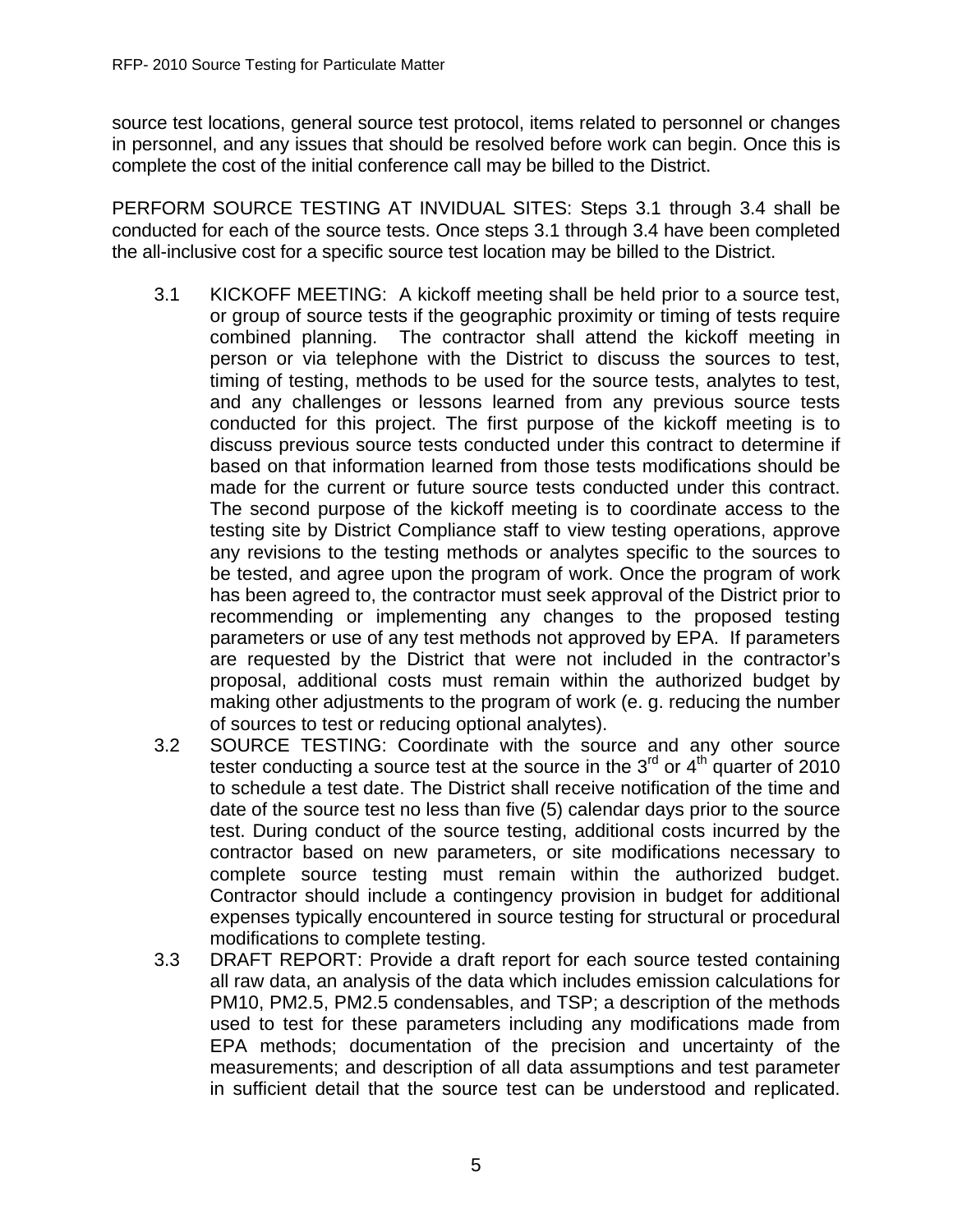The report shall include a summary section that shall report results in a unit specified by the District for example, but not limited to, grains per dry standard cubic foot, pounds per million BTU, pounds per megawatt generated, or pounds per hour. This report shall be provided in an electronic version utilizing a Microsoft Office Professional software (Word, Excel, and/or Access) format with no smaller than 12-point font and 1" margins.

3.4 FINAL REPORT: If the District identifies no deficiencies in the draft report, that version of the report shall be relabeled as final. If the District review of the draft report identifies deficiencies in any of the required elements, the final report must correct these deficiencies. The final report shall address all comments made by the District on the Draft Report. Multiple report revisions may be required if the report is not written to the satisfaction of the District. The final report shall be provided in an electronic version utilizing a Microsoft Office Professional software (Word, Excel, and/or Access) format with no smaller than 12-point font and 1" margins.

All source testing must be complete and final reports must be delivered to the District by November 30, 2010. The District is committed to this timeframe because it is necessary to meet the December 30, 2010 deadline to report PM2.5 condensable emissions and the January 1, 2011 deadline to take PM2.5 condensable emissions into consideration during rule development processes.

## **4. Schedule**

The District may amend the following tentative timeline for completion of work products. Contractor may propose an alternative deliverable schedule. Status reports and conference calls are not included in Table 2.

| <b>Action/Work Product</b>                      | <b>Approximate Date</b> |
|-------------------------------------------------|-------------------------|
| <b>Release of RFP</b>                           | April 27, 2010          |
| <b>Proposal Deadline</b>                        | May 14, 2010            |
| <b>Contractor Selection</b>                     | May 17, 2010            |
| <b>Contract Preparation, Approval</b>           | May 17-May 19, 2010     |
| <b>Contractor Contract Signature</b>            | No Later Than           |
|                                                 | May 25, 2010            |
| <b>Contract Effective (Board Approval)</b>      | June 17, 2010           |
| Initial conference call with District           | Week of June 21, 2010   |
| Source Testing (site planning visits as needed, | July-Nov. 2010          |
| kickoff meetings or calls, source testing       |                         |
| operations)                                     |                         |
| <b>Final Reports and Invoices</b>               | Aug-Nov. 2010           |

**TABLE 2 – Proposed Schedule and Deliverables**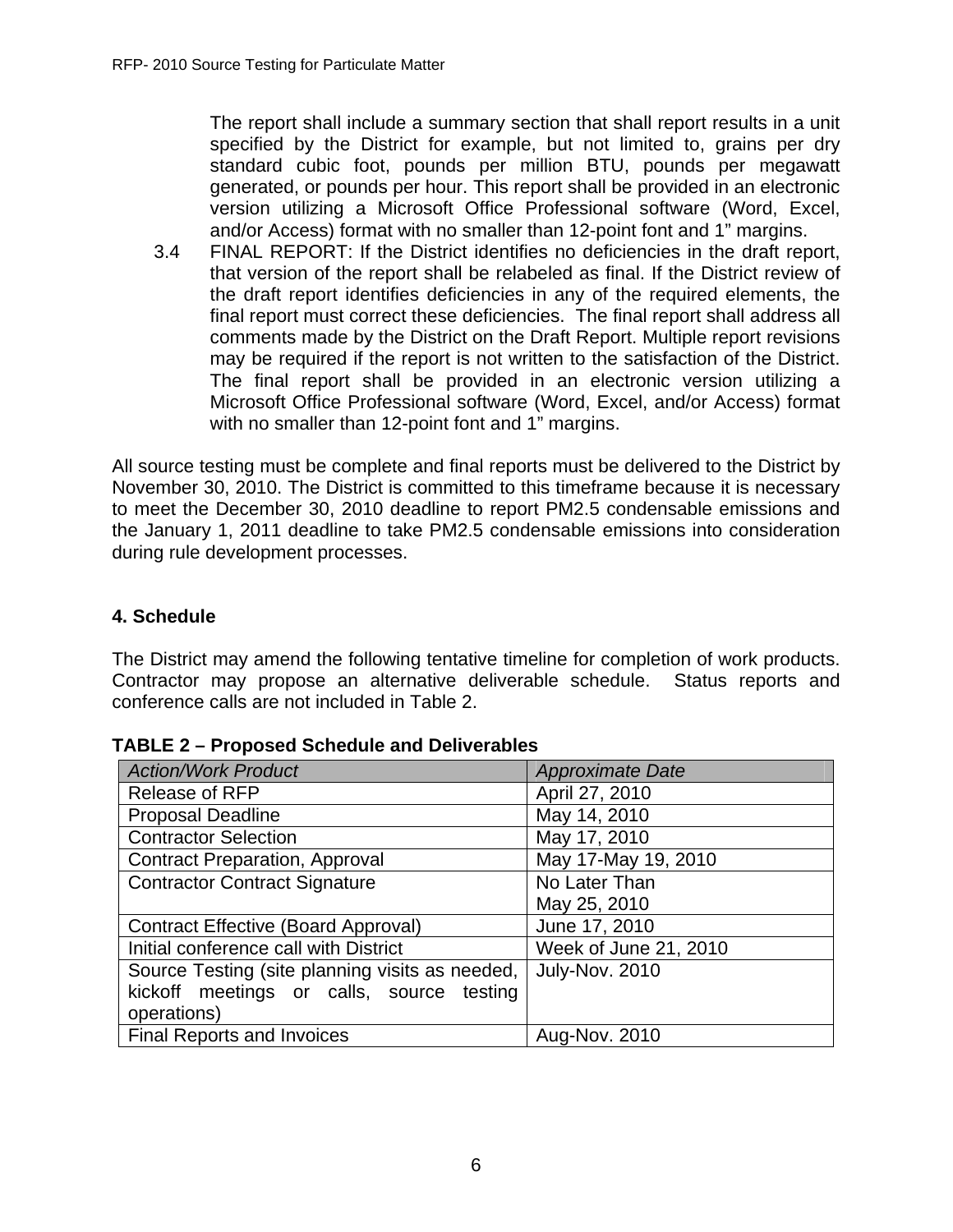## **5. Required Qualifications**

The selected contractor shall have demonstrated extensive experience and expertise in the following areas:

- Source testing including experience using methods for TSP and PM10;
- Experience or sufficient capability to add methods for PM2.5 and PM2.5 condensables,
- Data compilation, access and manipulation;
- Emission source evaluation;
- Excellent working relationships with government agencies;
- Skill in preparing clear reports; and
- Excellent technical writing skills.

Contractor must demonstrate the ability and resources to produce the deliverables requested in this RFP by description of capabilities, experience and prior work. The Contractor should specify if he/she or all source testers he/she will contract with to complete the source testing are on the California Air Resources Board list of approved independent contractors and if so what test methods they are approved for. The list is located online at http://www.arb.ca.gov/ba/icp/icp.htm. The District reserves the right to verify documentation of experience and capability through review of cited references or contact of cited prior clients. The District reserves the right to reject any proposal deemed non-responsive to the RFP, not responsible, and/or not reasonable.

#### **Verification of Federal Debarment List**

For all procurements utilizing federal funds, buyers must verify prior to award that the intended awardee does not appear on the federal debarment list. The Excluded Parties List System (EPLS) website, http://www.epls.gov/, includes information regarding entities debarred, suspended, proposed for debarment, excluded or disqualified under the nonprocurement common rule, or otherwise declared ineligible from receiving Federal contracts, certain subcontracts, and certain Federal assistance and benefits. If the intended awardee appears on the list, they are ineligible to receive the award.

#### **Contractor Requirements**

The contractor certifies by signing the signature page of the original copy of the submitted proposal and any amendment signature page(s) that the contractor is not presently debarred, suspended, proposed for debarment, declared ineligible, voluntarily excluded from participation, or otherwise excluded from or ineligible for participation under federal assistance programs. The contractor should complete and return the attached certification regarding debarment, etc., i.e. Exhibit A, with their bid. This document must be satisfactorily completed prior to award of the contract.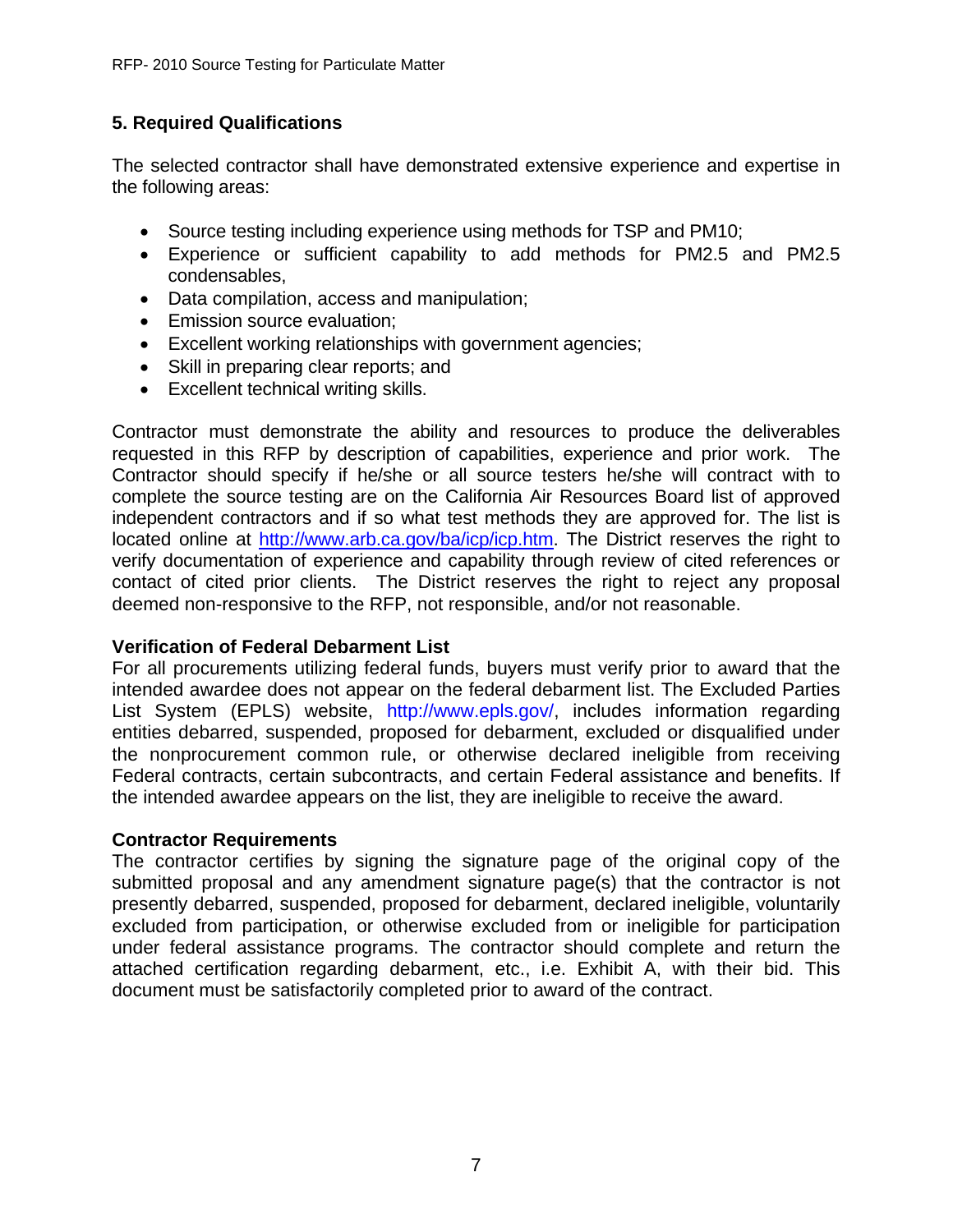### **6. Response Submittal Specifications**

Information in the proposals shall become public property subject to disclosure under the Public Records Act. Any information included in the proposal which constitutes a trade secret or is otherwise proprietary or confidential should be clearly marked with that designation.

Proposals should convey a maximum of technical content related to the relevant task with a minimum of extraneous material. Proposals should convey a high degree of technical understanding and innovation while demonstrating the ability to present complex scientific results to technically qualified decision-makers. The proposal should be clear and concise. The response to the RFP is expected to be brief, with text of the proposed approach to completing the tasks limited to less than 30 pages with 1" margins, not inclusive of qualification information, standard operating procedures, and budget. The font used should be Arial and no smaller than 12 point. Failure to submit proposals in the required format, or omission of requested information, will result in elimination from proposal evaluation. Additionally, submitted proposals must follow the format outlined below and all requested information must be included in the submittal package.

- COVER LETTER Must include the name, address, telephone number of the company, and name, address, telephone number, e-mail, and FAX of the person authorized to sign contracts and the person acting as the principal investigator/project manager. The cover letter must be signed by the person or persons authorized to represent the firm.
- TABLE OF CONTENTS Clearly identify material contained in the proposal by section and page number.
- SUMMARY (SECTION I) State overall approach to the outlined project including the objective(s) and scope of work to be performed. This must demonstrate a clear understanding of goals and specific examples of steps to be taken to complete the source testing and finalize the report.
- WORK PROGRAM (SECTION II) Describe work activities or tasks to be performed including the sequence of activities and a description of methodology or techniques to be used. This should specify all EPA approved test methods to be utilized and any proposed modifications to those test methods. It shall also specify all laboratories to be utilized. Appropriate standard operating procedures for tests to be conducted should be included as attachments to the proposal.
- PROJECT ORGANIZATION (SECTION III) Describe the proposed management structure, program monitoring procedures, organization of the contracting group, staff levels allocated to this contract, and facilities available.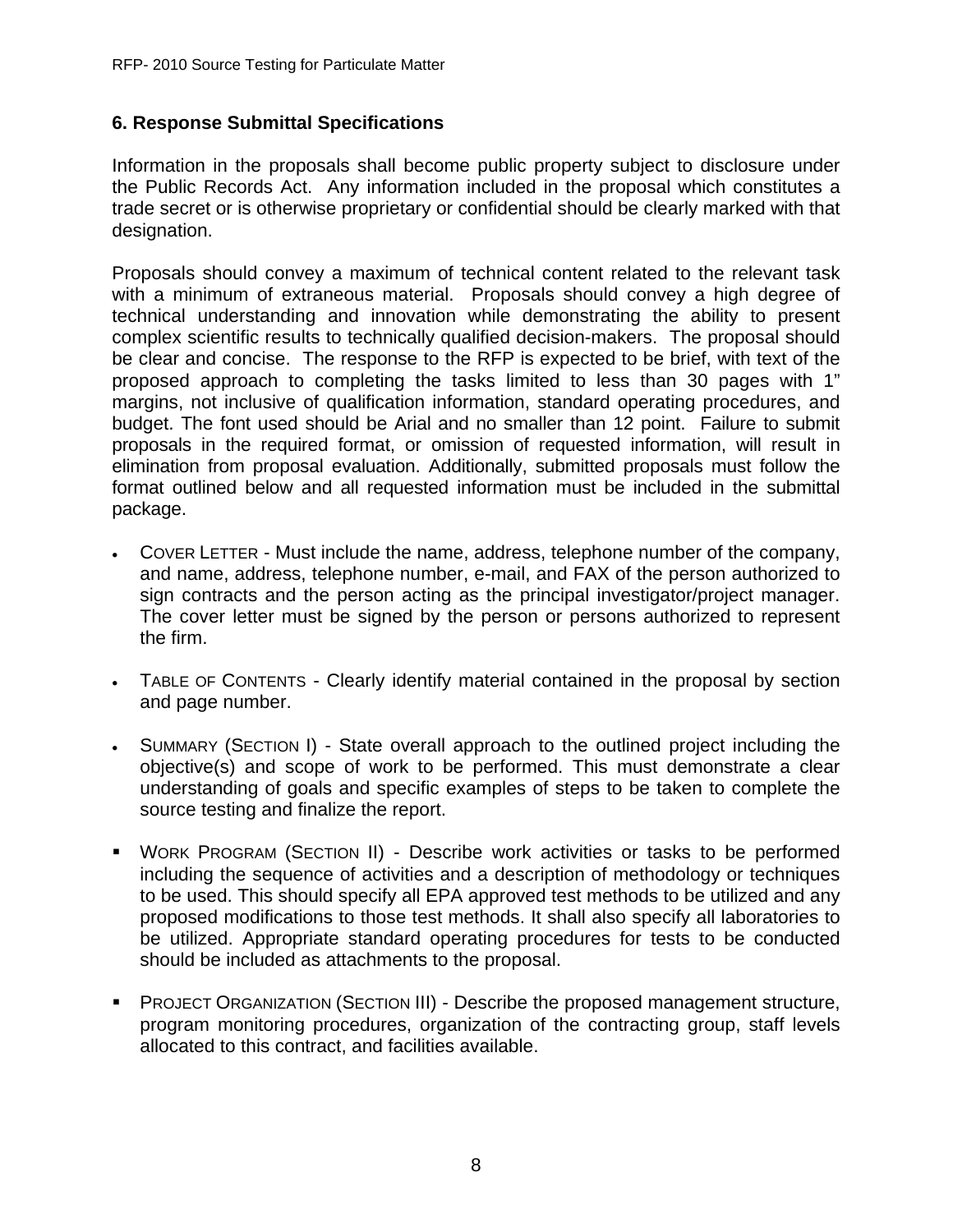- **-** ASSIGNED PERSONNEL (SECTION IV) Identify the principals having primary responsibility for implementing the proposal. Discuss their professional and academic backgrounds. Provide a summary of similar work they have previously performed. List the amount of time, on a continuous basis, that each principal will spend on this project. Describe the responsibilities and capacity of the technical personnel involved. Substitution of project manager and/or lead personnel will not be permitted without prior written approval of the District.
- **DISTRICT RESOURCES (SECTION V) Describe any District services and staff resources** needed to supplement contractor activities to achieve identified objective(s).
- SUBCONTRACTORS (SECTION VI) If subcontractors are to be used, identify each of them in the proposal. Describe the work to be performed by them and the number of hours or the percentage of time they will devote to the project. Provide a list of their assigned staff, qualifications, and relationship to project management, schedule, costs and hourly rates.
- CONTRACTOR CAPABILITY AND REFERENCES (SECTION VII) Provide a summary of the firm's relevant background experience. This should include the approximate number of source tests the contractor conducted in the past 12 months, the approximate number of source tests the contractor coordinated in the past 12 months, and any experience the contract has conducting PM2.5 condensable testing according to EPA approved methods. Discuss the applicability of each experience to this RFP. Include examples of related projects completed for other parties that are of a similar nature to the work requested herein. Please include the name, title, affiliation, e-mail address, and telephone number of three (3) references whom you have worked on similar projects with.
- ALTERNATIVE PROPOSALS (SECTION VIII) Provide statements of alternative proposals, if any, labeled "Alternative Proposal Number One," "Alternative Proposal Number Two", etc.
	- The format of each alternative proposal submitted may be abbreviated to address the following:
		- o Work Program
		- o Methodology
		- o Assigned Personnel
		- o Estimated Costs
- COSTS OF PROPOSAL (SECTION IX) Identify all costs associated with the execution of this RFP within the established price ceiling of \$125,000. The contract will be established on a fixed price basis and will not be issued on a cost plus basis. The price quoted for services is considered to include all administrative, general, and overhead costs, all fees, charges, sales tax and miscellaneous charges. Overhead or other charges should be included in the labor rates or should be identified in a manner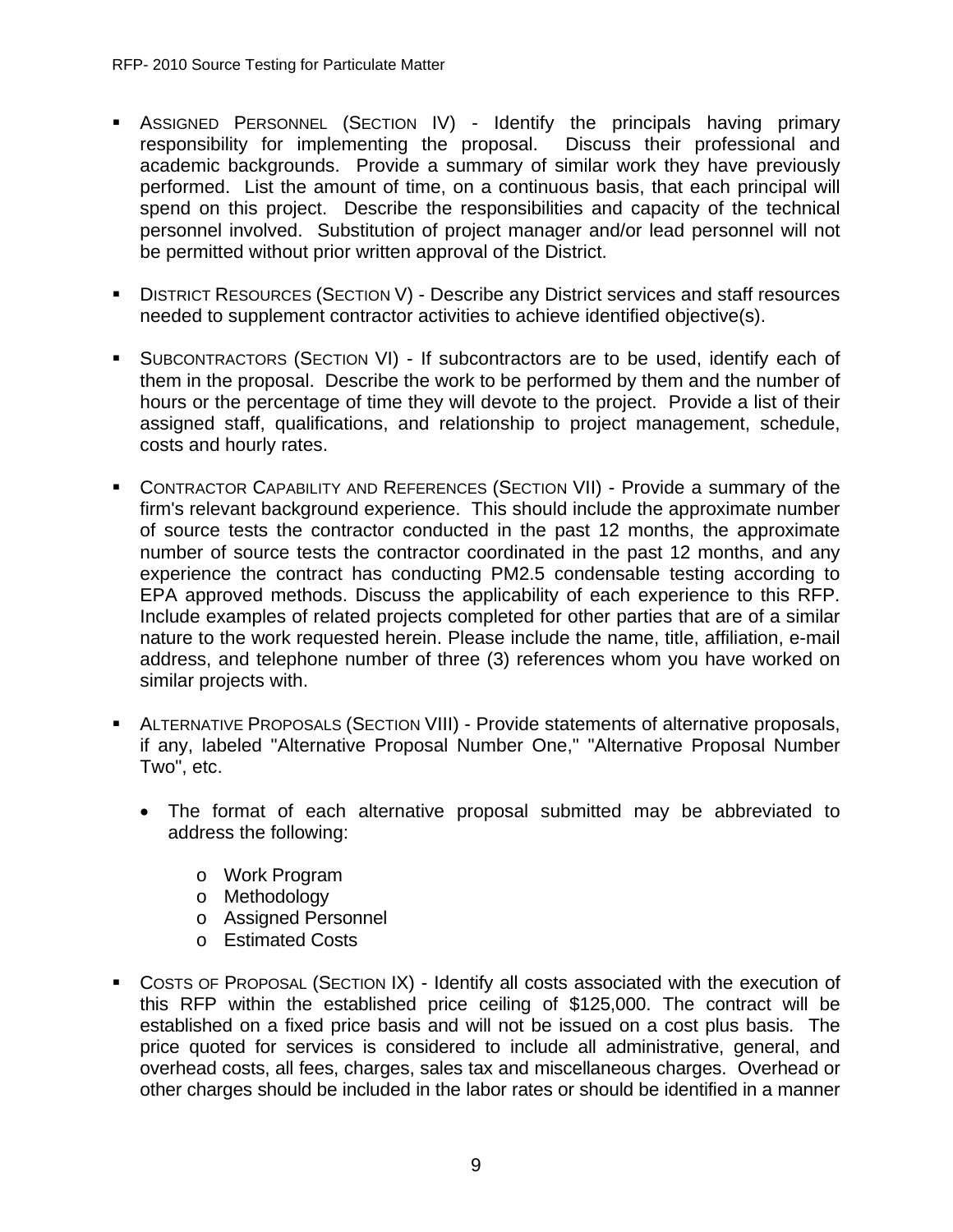that allows determination of the overhead that will be assessed for the amount of work performed. A line item for Overhead which is not based upon the amount of work performed will not be accepted. The proposal cost estimate shall include travel costs, must be itemized using the following categories and must be divided by test performed so that if not all tests for PM10, PM2.5, PM2.5 condensables, and TSP are required at all sites then the cost savings from the tests not required is easily identifiable.

- Labor List an hourly labor rate for each assigned principal and technical specialist. Rate quoted must include labor, general, administrative, and overhead costs per source test to be conducted
- Supplies and Equipment Provide an itemized list of supplies to be purchased or leased specifically for each source test. The District will not pay for any equipment unless adequately justified. Any equipment paid for by the District will become the property of the District. Please include cost of probes and other equipment required for testing of high temperature sources.
- Subcontractor Costs Identify subcontractors by name; list cost per hour or per day, and the number of hours or days their services will be used per source test
- Travel Costs Identify cost of time spent traveling per hour, mileage costs, and per diem costs. Travel costs are reimbursed at prevailing rates for the contracting company or District rates; whichever is lower, unless negotiated otherwise. Please specify the number of trips anticipated per source test. For purposes of evaluation provide an estimate of travel costs for source testing operations for one trip to Bakersfield, one trip to Stockton, and one trip to Fresno.
- Miscellaneous Costs- Identify any potential contingencies required to test difficult, high temperature or complex sources and potential escalations for additional equipment services or labor for such sites and provide itemized cost for each potential contingency on a per source test basis. This agreement is a fixed price agreement; therefore, contingencies encountered in the field will require adjustments to the number of sources tested or other accommodations to remain within the authorized budget.
- CONFLICT OF INTEREST (SECTION X) Identify actual or potential conflicts of interest resulting from any contractual work performed, or to be performed, for other clients, as well as any such work done, or to be done, by proposed subcontractors. Specifically, contractors must disclose any recent or current contracts with the District; business entities regulated or proposed to be regulated by the District, and/or any environmental or business interest group. In addition, contractors must disclose any contracts with the District or public or private entities, which are scheduled to be performed in the future, or which are currently under negotiation.
- ADDITIONAL DATA (SECTION XI)- Attach a copy or HTML link to any work completed similar to that requested in this RFP. Report samples shall not be considered part of the page limitation set for the proposal. Provide other essential data that may assist in the evaluation of this proposal.
- **CERTIFICATE OF ELIGIBILITY FOR FEDERAL FUNDING (EXHIBIT A) The contractor should** complete and return the certification regarding debarment, Exhibit A, with their bid. This document must be satisfactorily completed prior to award of the contract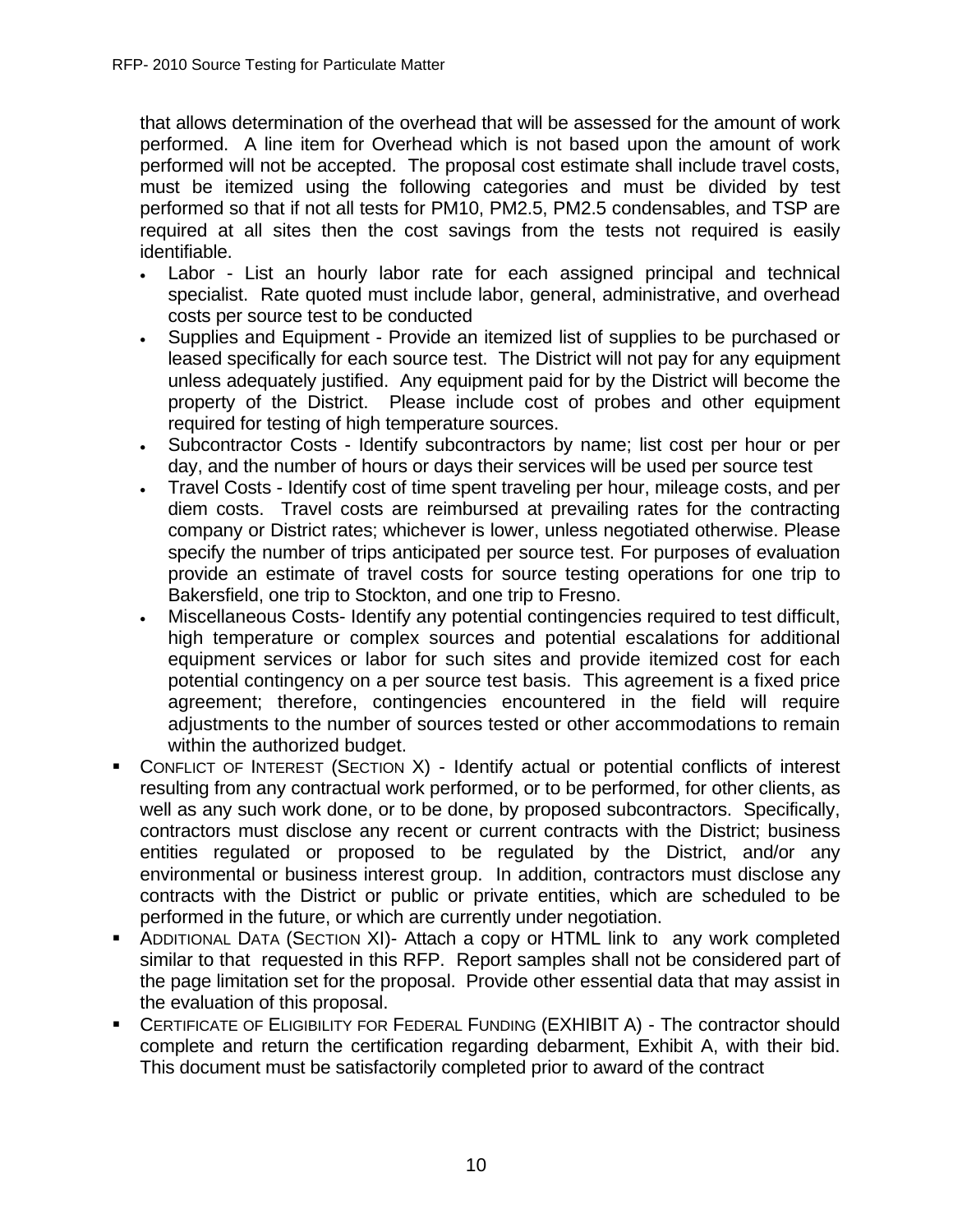Proposals must be received at the address below, no later than 5:00 p.m. on May 14, 2010, and should be directed to:

> Lucinda Roth, Supervisor of Plan Development Plan Development Section San Joaquin Valley Unified Air Pollution Control District 1990 East Gettysburg Avenue Fresno, CA 93726

Late proposals will **not** be accepted. Any correction or resubmission done by the contractor will not extend beyond the submittal due date.

### **7. Rejection of Proposals**

Grounds For Rejection - A proposal may be immediately rejected for any of the following reasons:

- Proposal is received at any time after the exact due date and time set for receipt of proposals, or
- Proposal is not prepared in the format prescribed, or
- Proposal is signed by an individual not authorized to represent the firm.

Disposition of Proposals - The District reserves the right to reject any or all proposals. All responses become the property of the District. One copy of the proposal shall be retained for District files.

Modification or Withdrawal - Once submitted, proposals, including the composition of the contracting team, cannot be altered without prior written consent of the District. All proposals shall constitute firm offers and may not be withdrawn for a period of ninety (90) days following the last day to accept proposals.

#### **8. Process**

#### **8.1. Addenda and Supplements to the RFP**

The District may modify the proposal and/or issue supplementary information or guidelines relating to the RFP during the proposal preparation period. In the event that it becomes necessary to revise any part of this RFP or if additional information is necessary to enable the responder to make adequate interpretation of the provisions of this RFP, a supplement to the RFP will be provided to each responder.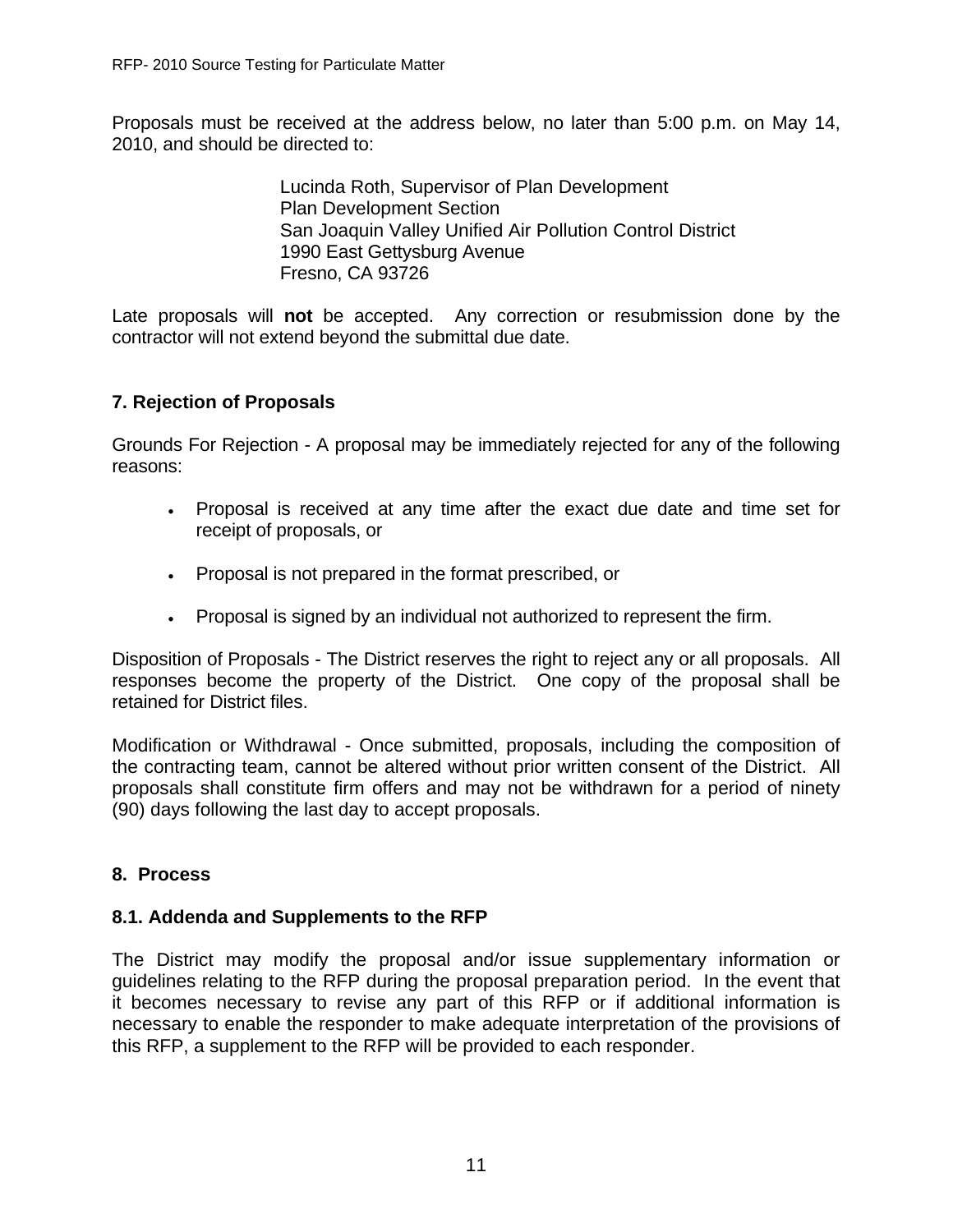## **8.2. Evaluation Criteria for Qualification for Respondents**

Respondents will be rated on the following key factors:

- 1. Ability and expertise to perform requested services in the RFP
- 2. Previous experience with source testing and data evaluation
- 3. Whether or not the entity is listed on the Air Resources Board list of approved Independent Contractors
- 4. Whether or not the entity has documented experience testing for PM2.5 condensables and if so whether or not the testing was conducted according to an EPA approved method
- 5. Working relationships with government agencies
- 6. Recommendations of references
- 7. Extent of proposed action to meet the goals of the RFP
- 8. Comparison of cost, considering extent of proposed actions
- 9. Presentation of Proposal in regard to clarity, appropriateness, and thoroughness.
- 10. Actual and potential conflicts of interest
- 11. Innovation in approach to work tasks
- 12. Proposal best meeting the needs and goals of the District

During the selection process, District staff may interview contractors for clarification of the proposal to ensure accuracy in evaluation of the submittal. No new material can be submitted at this time.

The contract will be awarded to the contractor with the proposal determined to best meet the evaluation criteria listed above, giving consideration to actual or potential conflicts of interest. The selection of contractor, final budget and award of contract are subject to approval by the San Joaquin Valley Air Pollution Control District Governing Board. The District may choose not to award this contract if submitted proposals are not deemed acceptable. All contractors will be notified of the results by letter.

### **8.3. Contract Negotiation and Approval**

Contract negotiation will be conducted after approval of contractor selection. All agreements must be approved and executed by the San Joaquin Valley Air Pollution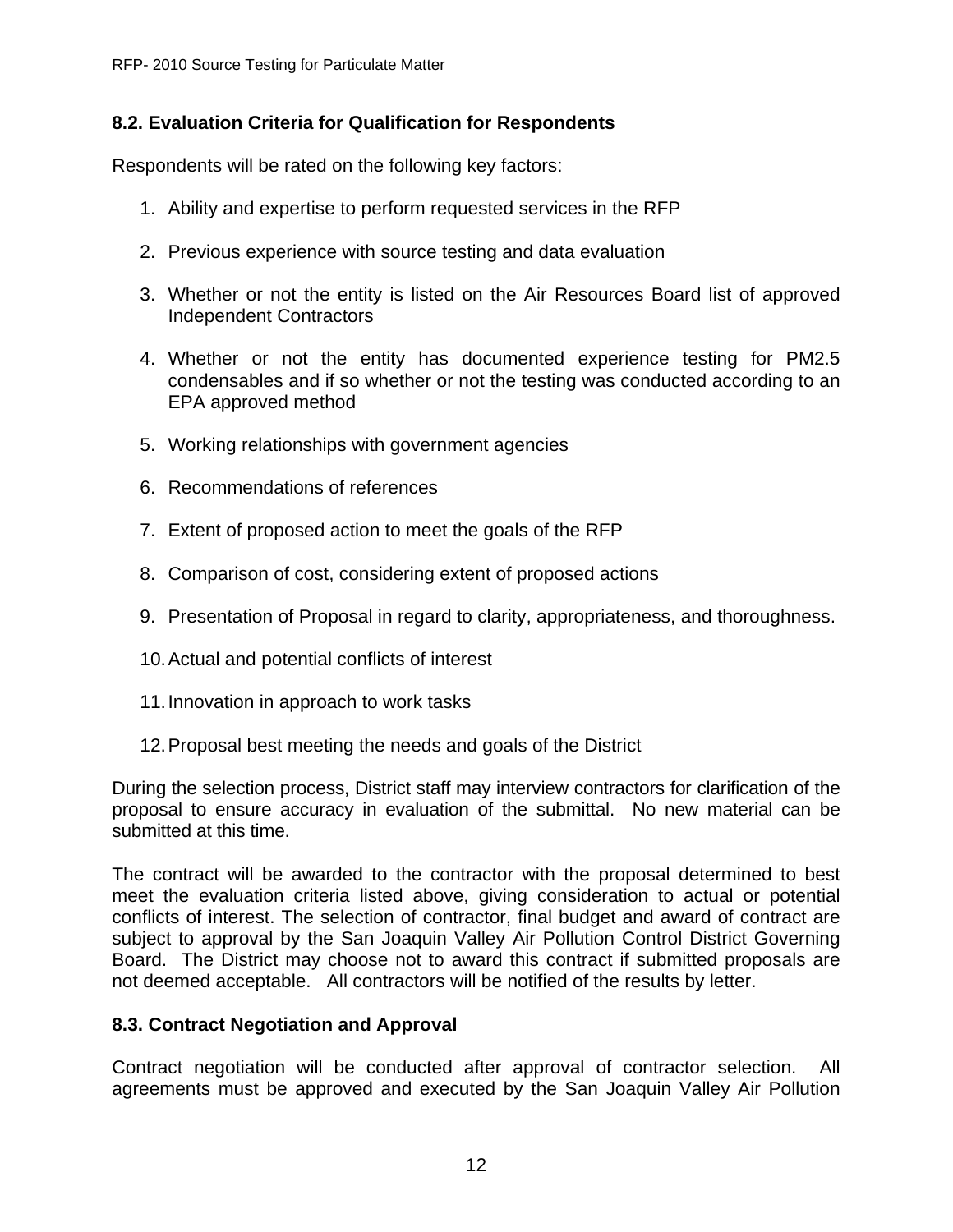Control District Governing Board. Standard contract language is available for advance review by request to Lucinda Roth, Plan Development Supervisor.

Government Code Section 1090 generally prohibits a public official from being financially interested in a contract which he or she has made or participated in an official capacity. Under certain circumstances, persons who perform work pursuant to a contract with a government agency may be subject to the restrictions of Government Code Section 1090. Any response to this RFP which includes a paid participant who is ineligible based on Government Code Section 1090 will be rejected during the review of the proposals.

Questions concerning the eligibility of a potential contractor should be directed to District attorney at the address provided below prior to the preparation of a proposal.

Mr. Philip Jay, District Counsel San Joaquin Valley Unified Air Pollution Control District 1990 East Gettysburg Avenue Fresno, CA 93727

## **9. Insurance**

The District requires that any contractor, prior to endorsement of a contract, meet the following insurance requirements.

- Without limiting District's right to obtain indemnification from contractor or any third parties, contractor, at its sole expense, shall maintain in full force and effect insurance policies throughout the term of this Agreement the following insurance policy(s):
- Liability insurance for bodily injury, including automobile liability, with limits of coverage of not less than two hundred and fifty thousand dollars (\$250,000) each person and five hundred thousand dollars (\$500,000) each occurrence; and
- Liability insurance for property damage with limits of coverage not less than fifty thousand dollars (\$50,000) each occurrence; and
- Workers compensation insurance in accordance with the California Labor Code; and
- Professional liability insurance with limits of coverage of not less than one million dollars (\$1,000,000) per occurrence, three million dollars (\$3,000,000) annual aggregate.

The foregoing insurance policy(s) shall not be canceled, reduced, or changed, without a minimum of thirty (30) - calendar days advance, written notice given to the District.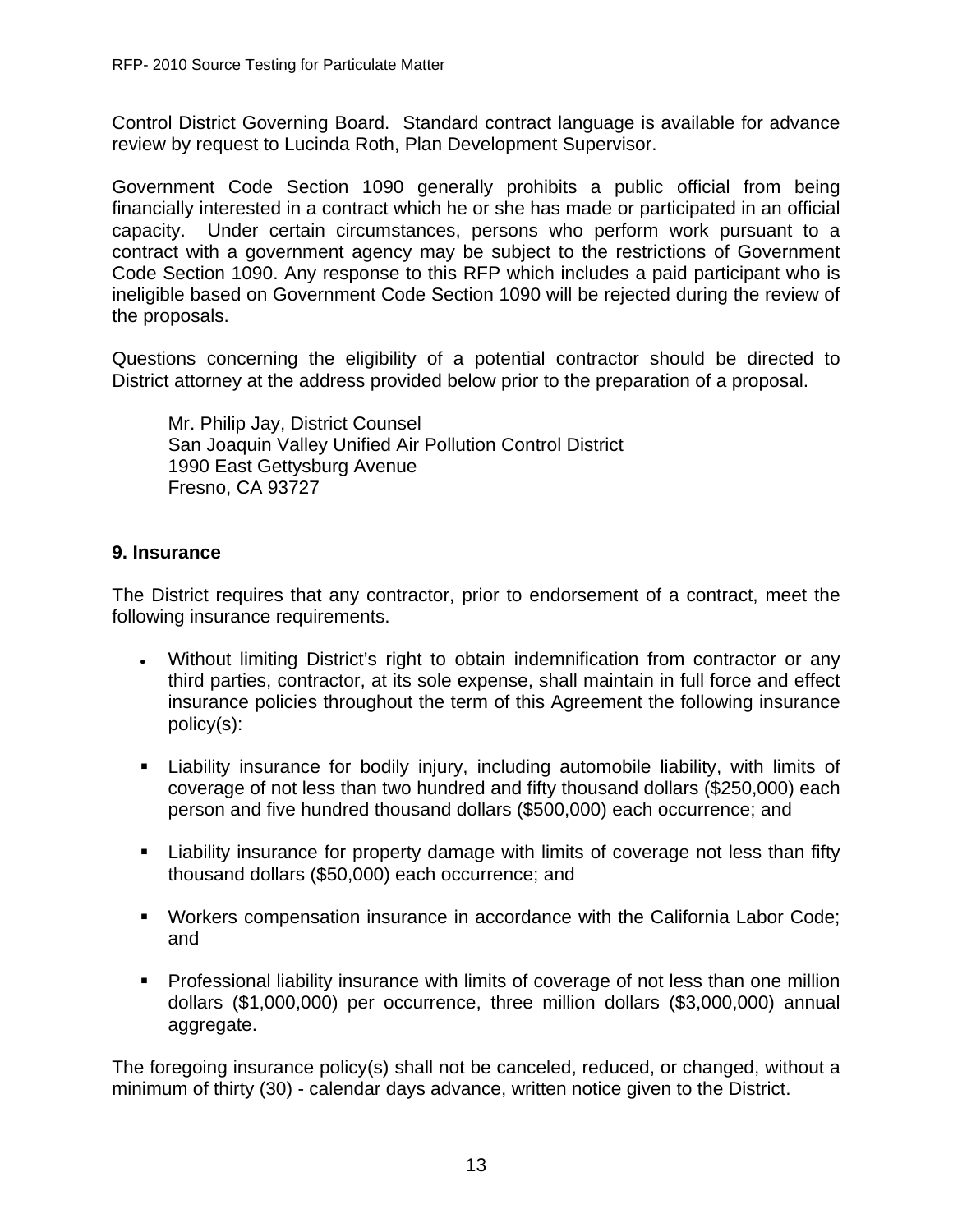Prior to performing its obligations under this Agreement, the contractor shall provide the District a certificate of insurance from an insurer acceptable to the District evidencing proof of such insurance coverage required herein.

#### **10. Data Ownership and Publication**

The District shall have the right, at reasonable times during the contract term, to inspect and reproduce any data received, collected, produced, or developed by the contractor. No reports, professional papers, information, inventions, improvements, discoveries, or data obtained, prepared, assembled, or developed by contractor shall be released or made available (except to the District) without prior, express written approval from the District. At the completion of each source test, the contractor shall provide the District all data developed through conduct of the source test which is in its possession. All data which is received, collected, produced, or developed from conduct of the source test shall become the exclusive property of the District; however, the contractor shall be allowed to retain a copy of any non-confidential data received, collected, produced, or developed by the contractor. Should the contractor subsequently include data collected in this source test for other evaluations and publications, the District would appreciate a notification of publication and/or a copy of the article or manuscript published.

### **11. Confidential Information**

All responsible proposals received by the District are public records available for review by the public after the selection process is completed. Proposals containing information the contractor requires to be kept confidential will be rejected as nonresponsive.